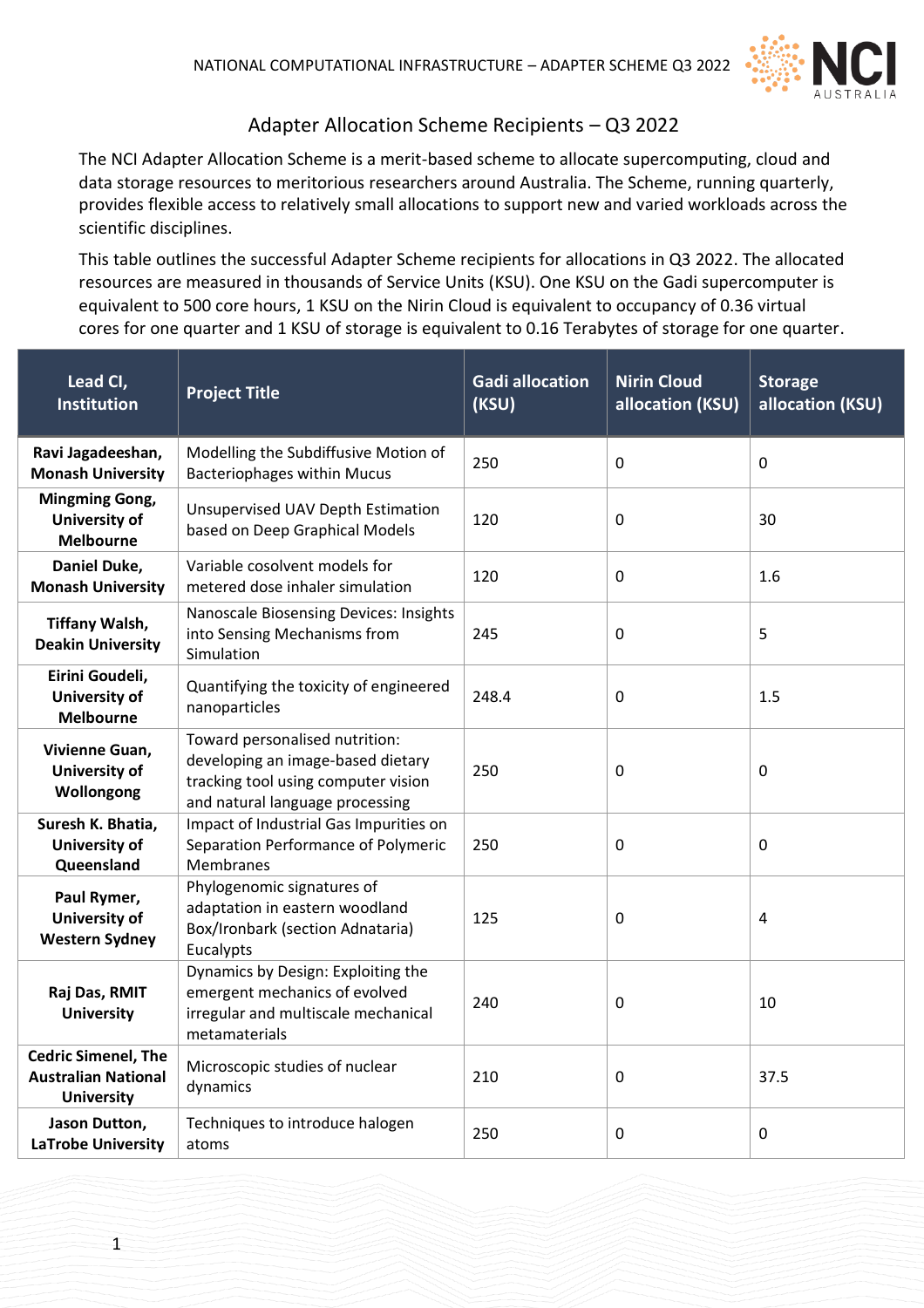

| Lead CI,<br><b>Institution</b>                                               | <b>Project Title</b>                                                                                                           | <b>Gadi allocation</b><br>(KSU) | <b>Nirin Cloud</b><br>allocation (KSU) | <b>Storage</b><br>allocation (KSU) |
|------------------------------------------------------------------------------|--------------------------------------------------------------------------------------------------------------------------------|---------------------------------|----------------------------------------|------------------------------------|
| <b>Matthew Cleary,</b><br><b>University of</b><br>Sydney                     | <b>Direct Numerical Simulations of</b><br>fuel/air mixing and combustion during<br>the transition to turbulence                | 250                             | 0                                      | 0                                  |
| <b>Brian Smith,</b><br><b>LaTrobe University</b>                             | Computational Design of 310-helical<br>and $\pi$ -helical proteins                                                             | 230                             | 0                                      | 20                                 |
| Daniel Price,<br><b>Monash University</b>                                    | Solving the 86-year-old mystery of FU<br>Orionis                                                                               | 250                             | 0                                      | 0                                  |
| Frederico Maggi,<br><b>University of</b><br>Sydney                           | High Resolution mapping of<br>agricultural inputs                                                                              | 200                             | 0                                      | 0                                  |
| Chang Xu,<br>University of<br>Sydney                                         | Improving adversarial robustness of<br>DNNs via Neural Architecture Search                                                     | 250                             | 0                                      | 0                                  |
| Alister Page,<br><b>University of</b><br><b>Newcastle</b>                    | High-Throughput Quantum Chemistry<br>for Non-Aqueous Specific Ion Effects                                                      | 250                             | 0                                      | 0                                  |
| <b>Gavin Huttley, The</b><br><b>Australian National</b><br><b>University</b> | Modelling point mutations                                                                                                      | 175                             | 0                                      | 1                                  |
| Kasimir Gregory,<br><b>The Australian</b><br><b>National University</b>      | Solvents and electrolyte structures<br>under confinement: monolayers and<br>molecular lines                                    | 236                             | 0                                      | 1                                  |
| Con Doolan,<br><b>University of New</b><br><b>South Wales</b>                | <b>Targeted Simulation of Complex</b><br><b>Turbulence Interaction</b>                                                         | 250                             | 0                                      | 0                                  |
| QJ Wang, University<br>of Melbourne                                          | Evaluating and adjusting to<br>hydroclimatic variability - better<br>forecasts, better management                              | 250                             | 0                                      | 0                                  |
| Fiona H.M. Tang,<br><b>University of New</b><br><b>England</b>               | Australian grape-wine-tourism in a<br>changing climate                                                                         | 232                             | 0                                      | 0                                  |
| Ben Moore, Ivan<br>Kotzur, University<br>of Western Sydney                   | Modelling foliar moisture in koala<br>habitat of eastern Australian using<br>satellite data and radiative transfer<br>methods. | 30                              | 0                                      | 70                                 |
| Cheong Xin Chan,<br><b>University of</b><br>Queensland                       | Understanding heat tolerance of coral<br>algal symbionts                                                                       | 250                             | 0                                      | 0                                  |
| Tim Bedding,<br>University of<br>Sydney                                      | Filling the Missing Pieces in Stellar<br>Physics with Asteroseismology                                                         | 250                             | 0                                      | 0                                  |
| Hongtao Zhu,<br>University of<br>Wollongong                                  | Multi-scale modeling of High-entropy<br>Alloys for Fusion Energy Applications                                                  | 241.9                           | 0                                      | 0                                  |